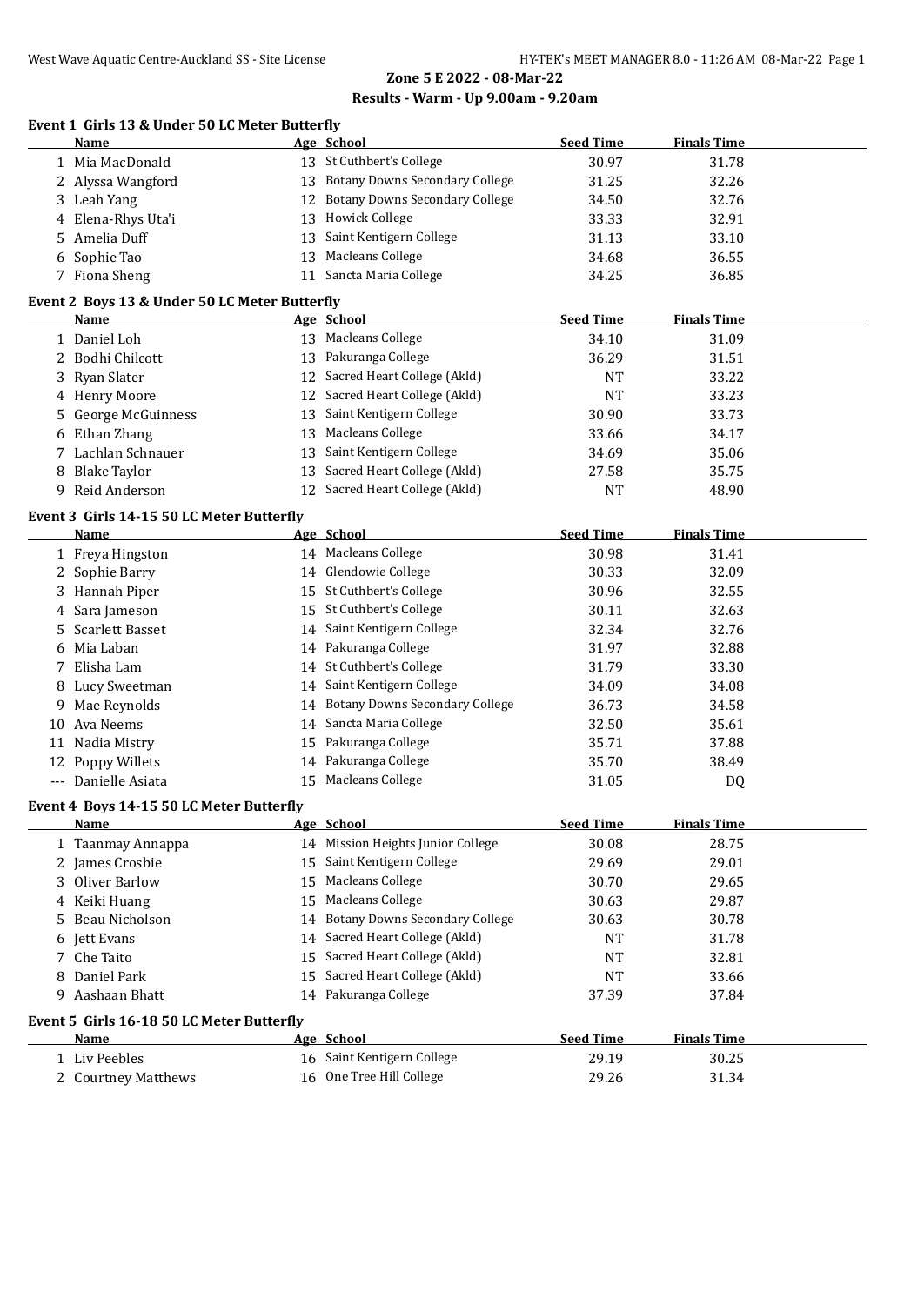## **Zone 5 E 2022 - 08-Mar-22 Results - Warm - Up 9.00am - 9.20am**

#### **(Event 5 Girls 16-18 50 LC Meter Butterfly)**

|    | Name                                            |    | Age School                            | <b>Seed Time</b> | <b>Finals Time</b> |
|----|-------------------------------------------------|----|---------------------------------------|------------------|--------------------|
|    | 3 Skyla MacDonald                               |    | 17 Macleans College                   | 32.58            | 31.78              |
|    | 4 Olivia Sweetman                               |    | 16 Saint Kentigern College            | 31.09            | 31.85              |
| 5. | Isabella Campion                                |    | 17 Saint Kentigern College            | 30.77            | 32.44              |
| 6  | Erika Paterson                                  |    | 16 St Cuthbert's College              | 31.76            | 33.00              |
| 7  | Ella Crowe                                      |    | 16 Pakuranga College                  | 32.14            | 33.28              |
|    | 8 Danielle Curlett                              |    | 16 Botany Downs Secondary College     | 31.28            | 33.86              |
|    |                                                 |    |                                       |                  |                    |
|    | Event 6 Boys 16-18 50 LC Meter Butterfly        |    |                                       |                  |                    |
|    | Name                                            |    | Age School                            | <b>Seed Time</b> | <b>Finals Time</b> |
|    | 1 Ryan Peck                                     |    | 16 Sacred Heart College (Akld)        | NT               | 27.12              |
|    | 2 Michael Han                                   |    | 17 Pakuranga College                  | 27.54            | 28.25              |
|    | 3 William Huang                                 |    | 16 Macleans College                   | 30.25            | 29.76              |
|    | 4 Nathanial Hunt                                |    | 16 Sacred Heart College (Akld)        | <b>NT</b>        | 29.84              |
| 5. | Oliver Avis                                     |    | 17 Saint Kentigern College            | 28.66            | 29.95              |
|    | --- Matthew Loh                                 |    | 17 Macleans College                   | 31.02            | DQ                 |
|    | Event 7 Girls 13 & Under 50 LC Meter Backstroke |    |                                       |                  |                    |
|    | Name                                            |    | Age School                            | <b>Seed Time</b> | <b>Finals Time</b> |
|    | 1 Amelia Duff                                   |    | 13 Saint Kentigern College            | 30.67            | 33.89              |
|    | 2 Elena-Rhys Uta'i                              |    | 13 Howick College                     | 33.78            | 34.50              |
|    | 3 Isabella Lambie                               |    | 13 St Cuthbert's College              | 32.22            | 34.59              |
|    | 4 Mia MacDonald                                 |    | 13 St Cuthbert's College              | 33.71            | 37.33              |
|    | 5 Alyssa Wangford                               |    | 13 Botany Downs Secondary College     | 36.49            | 37.69              |
|    |                                                 |    |                                       |                  |                    |
|    | Event 8 Boys 13 & Under 50 LC Meter Backstroke  |    |                                       |                  |                    |
|    | Name                                            |    | Age School                            | <b>Seed Time</b> | <b>Finals Time</b> |
|    | 1 Bodhi Chilcott                                |    | 13 Pakuranga College                  | 36.80            | 34.65              |
|    | 2 Henry Moore                                   |    | 12 Sacred Heart College (Akld)        | 35.99            | 35.94              |
|    | 3 Lachlan Schnauer                              |    | 13 Saint Kentigern College            | 35.70            | 36.65              |
|    | 4 Ryan Slater                                   |    | 12 Sacred Heart College (Akld)        | 36.93            | 37.54              |
|    | 5 Blake Taylor                                  |    | 13 Sacred Heart College (Akld)        | <b>NT</b>        | 38.75              |
|    | Event 9 Girls 14-15 50 LC Meter Backstroke      |    |                                       |                  |                    |
|    | Name                                            |    | Age School                            | <b>Seed Time</b> | <b>Finals Time</b> |
|    | 1 Danielle Asiata                               |    | 15 Macleans College                   | 35.75            | 32.97              |
|    | 2 Scarlett Basset                               |    | 14 Saint Kentigern College            | 31.30            | 33.78              |
|    | 3 Mia Laban                                     |    | 14 Pakuranga College                  | 31.25            | 33.89              |
|    | 4 Freya Hingston                                |    | 14 Macleans College                   | 35.22            | 34.74              |
| 5  | Sophie Barry                                    |    | 14 Glendowie College                  | 32.46            | 35.09              |
|    | 6 Hannah Piper                                  |    | 15 St Cuthbert's College              | 32.78            | 37.17              |
| 7. | Lucy Gilmour                                    | 15 | St Cuthbert's College                 | 33.01            | 37.26              |
| 8  | Poppy Willets                                   | 14 | Pakuranga College                     | 37.74            | 38.00              |
| 9. | Mae Reynolds                                    | 14 | <b>Botany Downs Secondary College</b> | 35.28            | 38.44              |
| 10 | Lucy Sweetman                                   | 14 | Saint Kentigern College               | 35.10            | 38.47              |
|    | 11 Nadia Mistry                                 | 15 | Pakuranga College                     | 38.56            | 43.52              |
|    | --- Xanthe Miller                               | 14 | Glendowie College                     | 33.09            | DQ                 |
|    |                                                 |    |                                       |                  |                    |
|    | Event 10 Boys 14-15 50 LC Meter Backstroke      |    |                                       |                  |                    |
|    | <b>Name</b>                                     |    | Age School                            | <b>Seed Time</b> | <b>Finals Time</b> |
|    | 1 James Crosbie                                 |    | 15 Saint Kentigern College            | 29.62            | 30.41              |
|    | 2 Taanmay Annappa                               |    | 14 Mission Heights Junior College     | 32.28            | 32.17              |
| 3. | Oliver Barlow                                   | 15 | <b>Macleans College</b>               | 32.64            | 32.48              |
|    | 4 Chichi Zhang                                  |    | 14 Macleans College                   | 32.76            | 32.96              |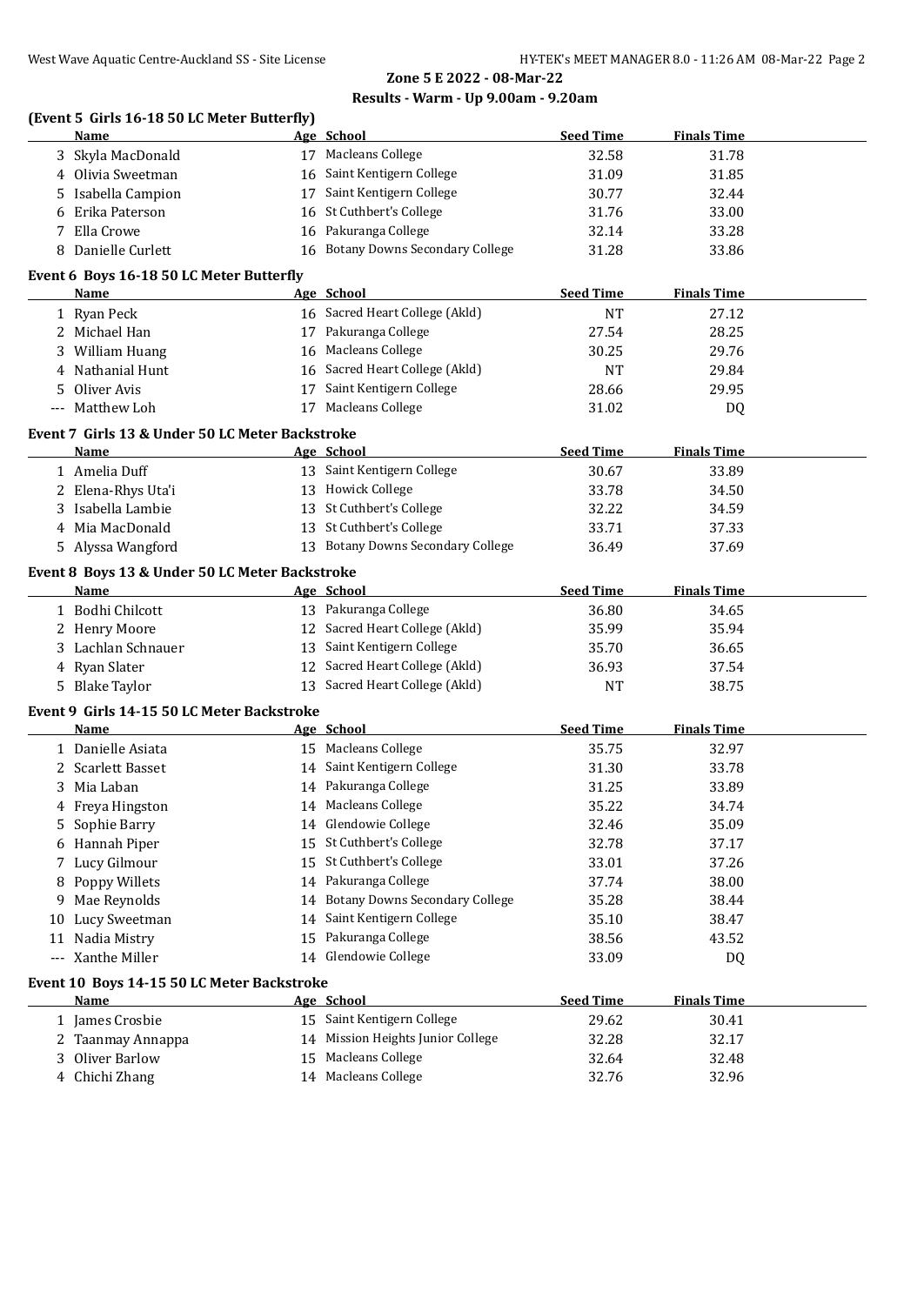|   | West Wave Aquatic Centre-Auckland SS - Site License | Zone 5 E 2022 - 08-Mar-22           | HY-TEK's MEET MANAGER 8.0 - 11:26 Al |                    |
|---|-----------------------------------------------------|-------------------------------------|--------------------------------------|--------------------|
|   |                                                     | Results - Warm - Up 9.00am - 9.20am |                                      |                    |
|   | (Event 10 Boys 14-15 50 LC Meter Backstroke)        |                                     |                                      |                    |
|   | Name                                                | Age School                          | <b>Seed Time</b>                     | <b>Finals Time</b> |
|   | 5 Beau Nicholson                                    | 14 Botany Downs Secondary College   | 32.18                                | 33.35              |
|   | 6 Che Taito                                         | 15 Sacred Heart College (Akld)      | 34.68                                | 33.73              |
|   | 7 Joseph Zhang                                      | 14 Macleans College                 | 32.64                                | 35.20              |
|   | 8 Daniel Park                                       | 15 Sacred Heart College (Akld)      | 35.18                                | 38.34              |
|   | Event 11 Girls 16-18 50 LC Meter Backstroke         |                                     |                                      |                    |
|   | Name                                                | Age School                          | <b>Seed Time</b>                     | <b>Finals Time</b> |
|   | 1 Liv Peebles                                       | 16 Saint Kentigern College          | 30.43                                | 32.40              |
|   | 2 Isabella Campion                                  | 17 Saint Kentigern College          | 33.03                                | 35.42              |
|   | 3 Olivia Sweetman                                   | 16 Saint Kentigern College          | 33.61                                | 35.75              |
|   | 4 Ella Crowe                                        | 16 Pakuranga College                | 32.75                                | 35.92              |
|   | 5 Skyla MacDonald                                   | 17 Macleans College                 | 35.70                                | 37.08              |
|   | 6 Courtney Matthews                                 | 16 One Tree Hill College            | NT                                   | 37.89              |
|   | 7 Danielle Curlett                                  | 16 Botany Downs Secondary College   | 33.38                                | 37.93              |
|   |                                                     |                                     |                                      |                    |
|   | Event 12 Boys 16-18 50 LC Meter Backstroke          |                                     |                                      |                    |
|   | Name                                                | Age School                          | <b>Seed Time</b>                     | <b>Finals Time</b> |
|   | 1 William Huang                                     | 16 Macleans College                 | 36.09                                | 31.47              |
|   | 2 Oliver Avis                                       | 17 Saint Kentigern College          | 29.38                                | 31.74              |
|   | 3 Michael Han                                       | 17 Pakuranga College                | 29.14                                | 32.48              |
|   | 4 Kyle Chen                                         | 16 Macleans College                 | 31.62                                | 33.17              |
|   | 5 Nathanial Hunt                                    | 16 Sacred Heart College (Akld)      | 32.96                                | 34.28              |
|   | --- Ryan Peck                                       | 16 Sacred Heart College (Akld)      | 30.24                                | DQ                 |
|   | Event 13 Girls 13 & Under 50 LC Meter Breaststroke  |                                     |                                      |                    |
|   | Name                                                | Age School                          | <b>Seed Time</b>                     | <b>Finals Time</b> |
|   | 1 Alyssa Wangford                                   | 13 Botany Downs Secondary College   | 36.29                                | 37.41              |
|   | 2 Leah Yang                                         | 12 Botany Downs Secondary College   | 39.78                                | 41.14              |
|   | 3 Grace Crowe                                       | 13 Macleans College                 | 42.84                                | 41.86              |
|   | 4 Sophie Tao                                        | 13 Macleans College                 | 42.84                                | 41.97              |
|   | 5 Isabella Lambie                                   | 13 St Cuthbert's College            | 3.93                                 | 42.07              |
|   | 6 Amelia Duff                                       | 13 Saint Kentigern College          | 41.71                                | 45.36              |
|   | 7 Fiona Sheng                                       | 11 Sancta Maria College             | 42.62                                | 46.45              |
|   | Event 14 Boys 13 & Under 50 LC Meter Breaststroke   |                                     |                                      |                    |
|   | <b>Name</b>                                         | Age School                          | <b>Seed Time</b>                     | <b>Finals Time</b> |
|   | 1 Max Trankels                                      | 13 Saint Kentigern College          | 38.86                                | 37.84              |
|   | 2 Ethan Zhang                                       | 13 Macleans College                 | 38.76                                | 39.48              |
|   | 3 Daniel Loh                                        | 13 Macleans College                 | 38.76                                | 41.12              |
|   | 4 Blake Taylor                                      | 13 Sacred Heart College (Akld)      | 37.31                                | 43.34              |
|   | 5 Bodhi Chilcott                                    | 13 Pakuranga College                | 51.88                                | 44.29              |
|   | 6 Henry Moore                                       | 12 Sacred Heart College (Akld)      | NT                                   | 44.30              |
|   | Ryan Slater                                         | 12 Sacred Heart College (Akld)      | NT                                   | 45.23              |
| 7 | 8 Reid Anderson                                     | 12 Sacred Heart College (Akld)      | NT                                   | 46.31              |
|   |                                                     |                                     |                                      |                    |
|   | Event 15 Girls 14-15 50 LC Meter Breaststroke       |                                     |                                      |                    |
|   | <u>Name</u>                                         | Age School                          | <b>Seed Time</b>                     | <b>Finals Time</b> |
|   | 1 Elisha Lam                                        | 14 St Cuthbert's College            | 34.87                                | 37.72              |
|   | 2 Freya Hingston                                    | 14 Macleans College                 | 39.59                                | 38.44              |

3 Charlotte Steele 15 Macleans College 15 Macleans 40.54 40.54 4 Danielle Asiata 15 Macleans College 39.33 39.19 Kayla Gaskill 15 St Cuthbert's College 38.40 39.39 Mae Reynolds 14 Botany Downs Secondary College 37.58 40.62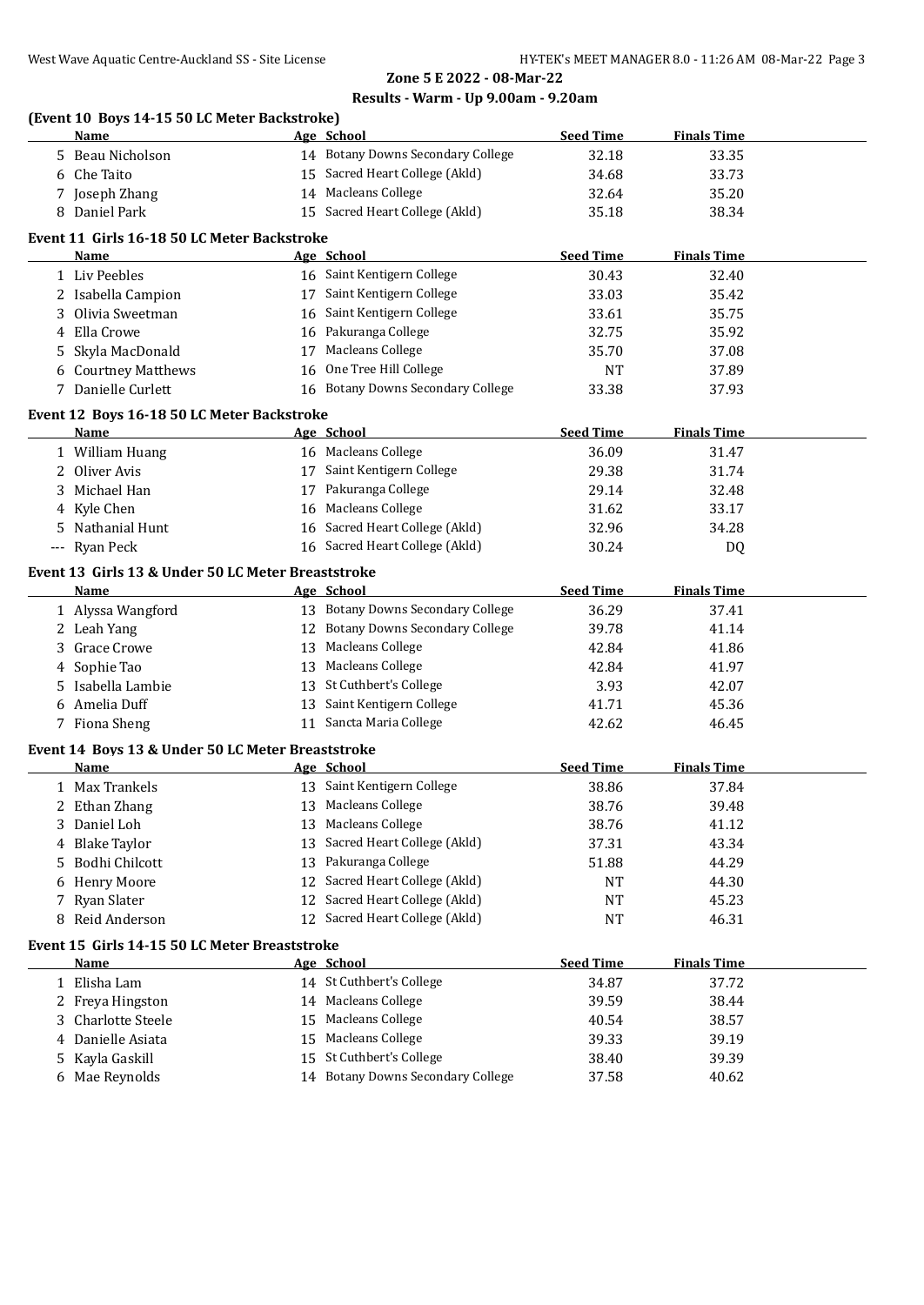# **Zone 5 E 2022 - 08-Mar-22**

#### **Results - Warm - Up 9.00am - 9.20am**

| (Event 15 Girls 14-15 50 LC Meter Breaststroke) |                 |
|-------------------------------------------------|-----------------|
| Name                                            | Age School      |
| <b>7 0. . I.</b>                                | $A = C + C + L$ |

|                                                | Name                                            |    | Age School                            | <b>Seed Time</b> | <b>Finals Time</b> |  |  |
|------------------------------------------------|-------------------------------------------------|----|---------------------------------------|------------------|--------------------|--|--|
|                                                | 7 Sara Jameson                                  |    | 15 St Cuthbert's College              | 37.32            | 41.43              |  |  |
|                                                | 8 Ava Neems                                     |    | 14 Sancta Maria College               | 40.47            | 42.70              |  |  |
|                                                | Lucy Sweetman                                   |    | 14 Saint Kentigern College            | 42.21            | 46.01              |  |  |
|                                                | 10 Nadia Mistry                                 |    | 15 Pakuranga College                  | 41.72            | 47.11              |  |  |
|                                                | Event 16 Boys 14-15 50 LC Meter Breaststroke    |    |                                       |                  |                    |  |  |
|                                                | Name                                            |    | Age School                            | <b>Seed Time</b> | <b>Finals Time</b> |  |  |
|                                                | 1 James Crosbie                                 |    | 15 Saint Kentigern College            | 33.70            | 33.92              |  |  |
|                                                | 2 Chichi Zhang                                  |    | 14 Macleans College                   | 37.52            | 37.07              |  |  |
| 3                                              | Yuke Chan                                       |    | 15 Macleans College                   | 37.74            | 37.42              |  |  |
|                                                | 4 Jett Evans                                    |    | 14 Sacred Heart College (Akld)        | NT               | 41.25              |  |  |
|                                                |                                                 |    | <b>Botany Downs Secondary College</b> |                  |                    |  |  |
| 5.                                             | Beau Nicholson                                  | 14 | 15 Sacred Heart College (Akld)        | 38.23            | 41.54              |  |  |
|                                                | Daniel Park                                     |    |                                       | <b>NT</b>        | 41.91              |  |  |
|                                                | 7 Josh Carlyle                                  |    | <b>Botany Downs Secondary College</b> | 41.94            | 42.98              |  |  |
|                                                | Event 17 Girls 16-18 50 LC Meter Breaststroke   |    |                                       |                  |                    |  |  |
|                                                | Name                                            |    | Age School                            | <b>Seed Time</b> | <b>Finals Time</b> |  |  |
|                                                | 1 Erika Paterson                                |    | 16 St Cuthbert's College              | 34.58            | 38.93              |  |  |
|                                                | 2 Liv Peebles                                   |    | 16 Saint Kentigern College            | 39.54            | 39.06              |  |  |
|                                                | 3 Isabella Campion                              |    | 17 Saint Kentigern College            | 37.03            | 40.84              |  |  |
|                                                | 4 Ella Crowe                                    | 16 | Pakuranga College                     | 40.17            | 42.12              |  |  |
|                                                | 5 Caitlyn Gjelstad                              | 16 | St Cuthbert's College                 | 37.76            | 42.70              |  |  |
|                                                | 6 Danielle Curlett                              | 16 | <b>Botany Downs Secondary College</b> | 40.63            | 44.04              |  |  |
|                                                | --- Courtney Matthews                           |    | 16 One Tree Hill College              | <b>NT</b>        | DQ                 |  |  |
|                                                | Event 18 Boys 16-18 50 LC Meter Breaststroke    |    |                                       |                  |                    |  |  |
|                                                | Name                                            |    | Age School                            | <b>Seed Time</b> | <b>Finals Time</b> |  |  |
|                                                | 1 Michael Han                                   |    | 17 Pakuranga College                  | 31.78            | 34.38              |  |  |
|                                                | 2 Ryan Peck                                     |    | 16 Sacred Heart College (Akld)        | <b>NT</b>        | 34.84              |  |  |
|                                                | 3 Kyle Chen                                     |    | 16 Macleans College                   | 35.28            | 35.33              |  |  |
|                                                | 4 William Huang                                 |    | 16 Macleans College                   | 31.88            | 37.28              |  |  |
| 5                                              | Matthew Loh                                     |    | 17 Macleans College                   | 37.42            | 37.36              |  |  |
| 6                                              | Oliver Avis                                     |    | 17 Saint Kentigern College            | 33.40            | 37.81              |  |  |
|                                                | 7 Nathanial Hunt                                |    | 16 Sacred Heart College (Akld)        | <b>NT</b>        | 41.31              |  |  |
|                                                |                                                 |    |                                       |                  |                    |  |  |
|                                                | Event 19 Girls 13 & Under 50 LC Meter Freestyle |    |                                       |                  |                    |  |  |
|                                                | Name                                            |    | Age School                            | <b>Seed Time</b> | <b>Finals Time</b> |  |  |
|                                                | 1 Yeoman Sophie                                 |    | 13 St Cuthbert's College              | <b>NT</b>        | 29.75              |  |  |
|                                                | 2 Elena-Rhys Uta'i                              |    | 13 Howick College                     | 33.33            | 29.77              |  |  |
| 3                                              | Mia MacDonald                                   | 13 | St Cuthbert's College                 | 29.10            | 30.00              |  |  |
|                                                | 4 Alyssa Wangford                               | 13 | <b>Botany Downs Secondary College</b> | 30.12            | 30.50              |  |  |
|                                                | 5 Isabella Lambie                               | 13 | St Cuthbert's College                 | 29.22            | 31.33              |  |  |
|                                                | 6 Leah Yang                                     | 12 | <b>Botany Downs Secondary College</b> | 32.12            | 31.52              |  |  |
| 7                                              | Amelia Duff                                     | 13 | Saint Kentigern College               | 29.52            | 31.54              |  |  |
|                                                | 8 Fiona Sheng                                   |    | 11 Sancta Maria College               | 31.10            | 32.72              |  |  |
| Event 20 Boys 13 & Under 50 LC Meter Freestyle |                                                 |    |                                       |                  |                    |  |  |
|                                                | Name                                            |    | Age School                            | <b>Seed Time</b> | <b>Finals Time</b> |  |  |
|                                                | 1 Bodhi Chilcott                                |    | 13 Pakuranga College                  | 30.78            | 27.75              |  |  |
|                                                | 2 Daniel Loh                                    | 13 | Macleans College                      | 31.46            | 27.84              |  |  |
|                                                | Lachlan Schnauer                                | 13 | Saint Kentigern College               | 30.46            | 29.99              |  |  |
| 4                                              | Samuel Asiata                                   | 13 | <b>Macleans College</b>               | 30.60            | 30.22              |  |  |
|                                                | 5 Ethan Zhang                                   |    | 13 Macleans College                   | 31.46            | 31.06              |  |  |
|                                                |                                                 |    |                                       |                  |                    |  |  |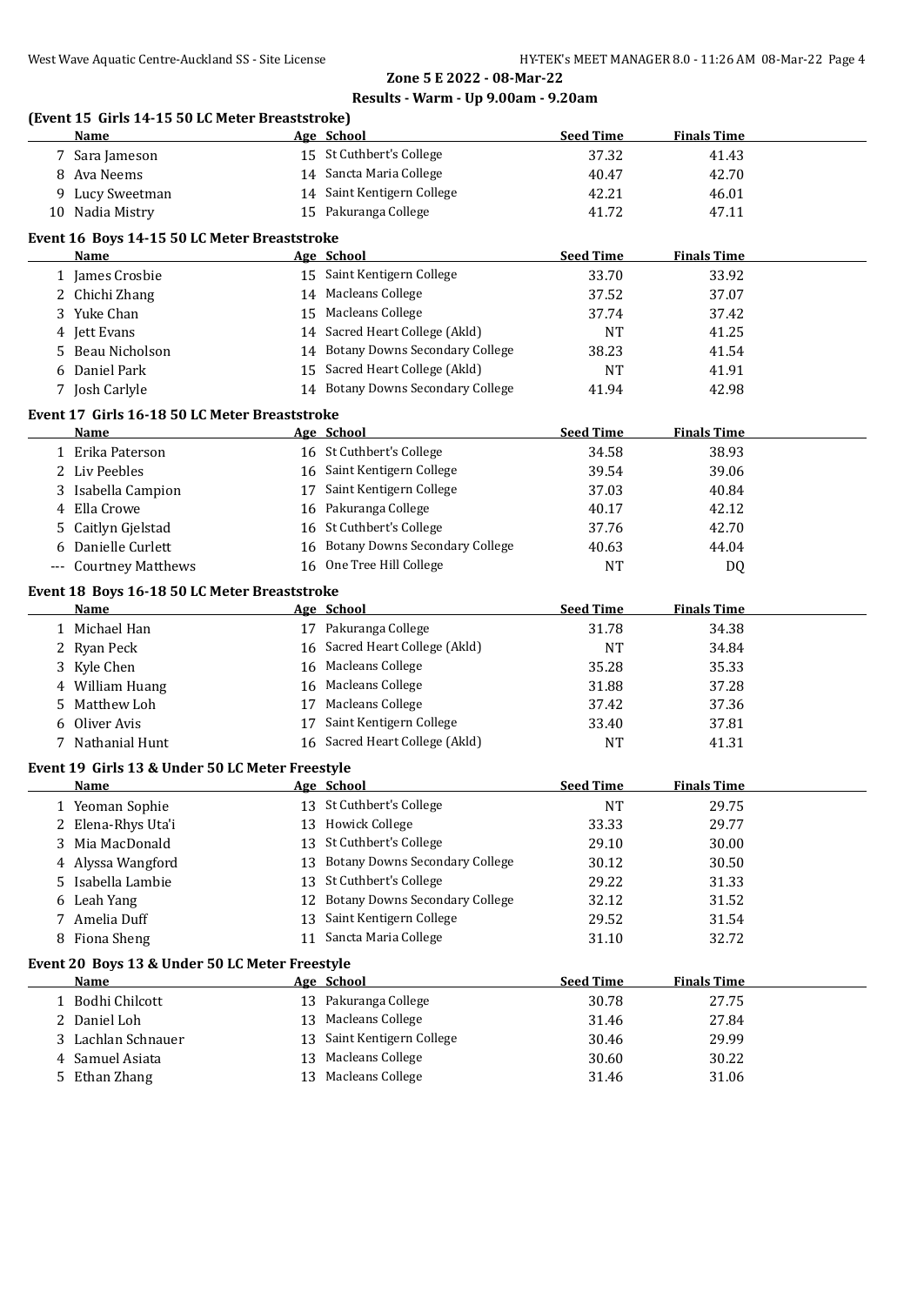### **Zone 5 E 2022 - 08-Mar-22**

#### **Results - Warm - Up 9.00am - 9.20am**

## **(Event 20 Boys 13 & Under 50 LC Meter Freestyle)**

|                      | Name                                       |    | Age School                        | <b>Seed Time</b> | <b>Finals Time</b> |  |
|----------------------|--------------------------------------------|----|-----------------------------------|------------------|--------------------|--|
|                      | 6 Henry Moore                              |    | 12 Sacred Heart College (Akld)    | 31.43            | 31.55              |  |
| 7                    | Ryan Slater                                |    | 12 Sacred Heart College (Akld)    | 31.40            | 31.61              |  |
| 8                    | Reid Anderson                              |    | 12 Sacred Heart College (Akld)    | 35.10            | 36.27              |  |
| $\scriptstyle\cdots$ | <b>Blake Taylor</b>                        |    | 13 Sacred Heart College (Akld)    | NT               | DQ                 |  |
|                      | Event 21 Girls 14-15 50 LC Meter Freestyle |    |                                   |                  |                    |  |
|                      | Name                                       |    | Age School                        | <b>Seed Time</b> | <b>Finals Time</b> |  |
|                      | 1 Danielle Asiata                          |    | 15 Macleans College               | 29.32            | 28.90              |  |
|                      | 2 Charlotte Steele                         |    | 15 Macleans College               | 30.60            | 29.88              |  |
| 3.                   | Sophie Barry                               |    | 14 Glendowie College              | 28.79            | 30.07              |  |
|                      | 4 Mia Laban                                |    | 14 Pakuranga College              | 28.78            | 30.22              |  |
| 5                    | Sara Jameson                               |    | 15 St Cuthbert's College          | 28.16            | 30.37              |  |
| 6                    | Freya Hingston                             |    | 14 Macleans College               | 30.60            | 31.14              |  |
| 7                    | Olivia Kay                                 |    | 14 Saint Kentigern College        | 30.60            | 31.20              |  |
| 8                    | Scarlett Basset                            |    | 14 Saint Kentigern College        | 30.62            | 31.89              |  |
| 9                    | Ava Neems                                  |    | 14 Sancta Maria College           | 30.57            | 31.90              |  |
|                      | 10 Hannah Piper                            |    | 15 St Cuthbert's College          | 29.77            | 32.45              |  |
|                      | 11 Lucy Sweetman                           |    | 14 Saint Kentigern College        | 31.13            | 32.56              |  |
|                      | *12 Mae Reynolds                           |    | 14 Botany Downs Secondary College | 30.77            | 33.19              |  |
|                      | *12 Kayla Gaskill                          |    | 15 St Cuthbert's College          | 30.19            | 33.19              |  |
|                      | 14 Poppy Willets                           |    | 14 Pakuranga College              | 32.64            | 33.86              |  |
|                      | 15 Nadia Mistry                            |    | 15 Pakuranga College              | 32.79            | 35.04              |  |
|                      | Event 22 Boys 14-15 50 LC Meter Freestyle  |    |                                   |                  |                    |  |
|                      | Name                                       |    | Age School                        | <b>Seed Time</b> | <b>Finals Time</b> |  |
|                      | 1 James Crosbie                            |    | 15 Saint Kentigern College        | 26.36            | 26.88              |  |
|                      | 2 Oliver Barlow                            |    | 15 Macleans College               | 27.16            | 27.07              |  |
| 3                    | Taanmay Annappa                            |    | 14 Mission Heights Junior College | 28.09            | 27.30              |  |
| 4                    | Keiki Huang                                |    | 15 Macleans College               | 28.74            | 28.03              |  |
| 5                    | Che Taito                                  |    | 15 Sacred Heart College (Akld)    | 27.66            | 28.29              |  |
| 6                    | Jett Evans                                 |    | 14 Sacred Heart College (Akld)    | 28.79            | 28.78              |  |
|                      | 7 Yuke Chan                                |    | 15 Macleans College               | 28.56            | 29.08              |  |
|                      | Joseph Zhang                               |    | 14 Macleans College               | 28.56            | 29.23              |  |
| 9                    | Beau Nicholson                             |    | 14 Botany Downs Secondary College | 28.70            | 30.43              |  |
| 10                   | Daniel Park                                |    | 15 Sacred Heart College (Akld)    | 29.09            | 30.94              |  |
|                      | 11 Aashaan Bhatt                           |    | 14 Pakuranga College              | 34.99            | 32.68              |  |
|                      | 12 Josh Carlyle                            |    | 14 Botany Downs Secondary College | 34.33            | 33.62              |  |
|                      |                                            |    |                                   |                  |                    |  |
|                      | Event 23 Girls 16-18 50 LC Meter Freestyle |    |                                   |                  |                    |  |
|                      | Name                                       |    | Age School                        | <b>Seed Time</b> | <b>Finals Time</b> |  |
|                      | 1 Liv Peebles                              |    | 16 Saint Kentigern College        | 27.58            | 28.45              |  |
|                      | 2 Olivia Sweetman                          |    | 16 Saint Kentigern College        | 28.67            | 30.11              |  |
| 3                    | <b>Courtney Matthews</b>                   |    | 16 One Tree Hill College          | 26.85            | 30.12              |  |
| 4                    | Skyla MacDonald                            | 17 | <b>Macleans College</b>           | 31.62            | 30.20              |  |
| 5                    | Isabella Campion                           | 17 | Saint Kentigern College           | 28.54            | 30.98              |  |
| 6                    | Ella Crowe                                 | 16 | Pakuranga College                 | 29.93            | 31.22              |  |
|                      | Erika Paterson                             |    | 16 St Cuthbert's College          | 28.67            | 31.72              |  |
| 8                    | Danielle Curlett                           |    | 16 Botany Downs Secondary College | 29.50            | 32.48              |  |
| 9                    | Caitlyn Gjelstad                           |    | 16 St Cuthbert's College          | 29.60            | 34.07              |  |
|                      | Event 24 Boys 16-18 50 LC Meter Freestyle  |    |                                   |                  |                    |  |
|                      | <u>Name</u>                                |    | Age School                        | <b>Seed Time</b> | <b>Finals Time</b> |  |
|                      | 1 Ryan Peck                                |    | 16 Sacred Heart College (Akld)    | 25.78            | 26.22              |  |